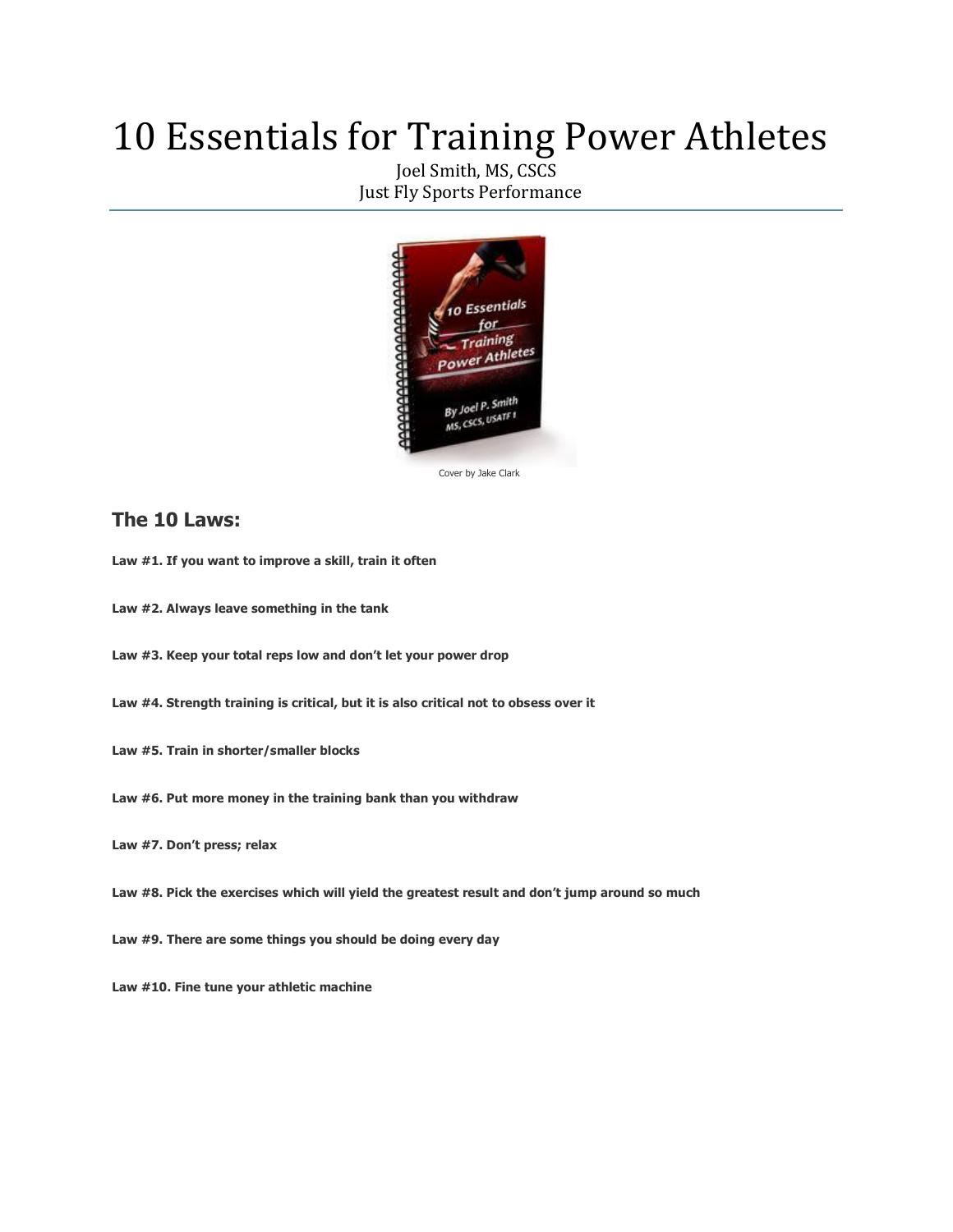

# **Laws 1-3**

# **#1. If you want to improve a skill, train it often!**

Training is really a simple process, at least it typically starts out that way (and we then complicate it). Many times we train and don't even realize it. Perhaps the best example of this is actually performing your event, whether that be long jumping, dis cus, dunking, or skeet shooting. Practicing your event is the most specific training you can do, and also one of the most neurologically powerful methods you can manage.

If you want to get better at something, you need to do it a lot! In my own experience, one of the most backwards things that hampered my training for years was the suggestion of hitting a skill hard, and then backing off for 4-14 days to recharge before hitting that skill again. The specific skill I was dealing with in that philosophy was vertical jumping. I was convinced that you needed to hit a training session hard, rest a long time, and then when you feel good, train again. It seemed to make sense based on the "Westside Barbell" style anecdote, so I figured it should probably make sense for things like speed and jumping too!

This philosophy, although it can offer some results for a period of time, will never be as quick or effective as performing b asic and vital skills to athleticism often. John Broz put it well when he stated: "If you only had one month to improve your best squat 100lbs upon the threat of the well being of you and your family. Would you do 4-6 good heavy squat sessions in hopes of gaining 20lbs each time, or would you be squatting every single day, hoping to gain a few pounds each day?". Despite what some textbooks tell me, I would be squatting every day. It is the same with other movements, especially those that are less physiologically demanding and intense than squatting!

Training a movement often brings a phenomenon into play known as "synaptic facilitation". What this means is that, the more you perform a movement, the more your nervous system will tune into that movement. On the neural level, this means more powerful connections between your brain, the nerves and the muscles they innervate. It also means thicker myelination on the motor neurons which mean faster nervous conduction. The bottom line is that the mastery of skill demands repetition.

If you want to improve something, you need to be training it often. Maybe not every single day, but at least 3-4 times a week, and possibly 6-7 times. This doesn't mean that you have to hit that skill maximally each day, but at least touch on it. If you are going for an increased vertical, try 20 maximal jumps two days out of the week, and go for 30 moderate jumps with maximal relaxation three other days out of the week. You will be amazed with the results! The same typically goes for something like sprinting. You can't do heavy short sprint workouts every single day, as hamstring pull rates will rise and chronic overload will become a reality,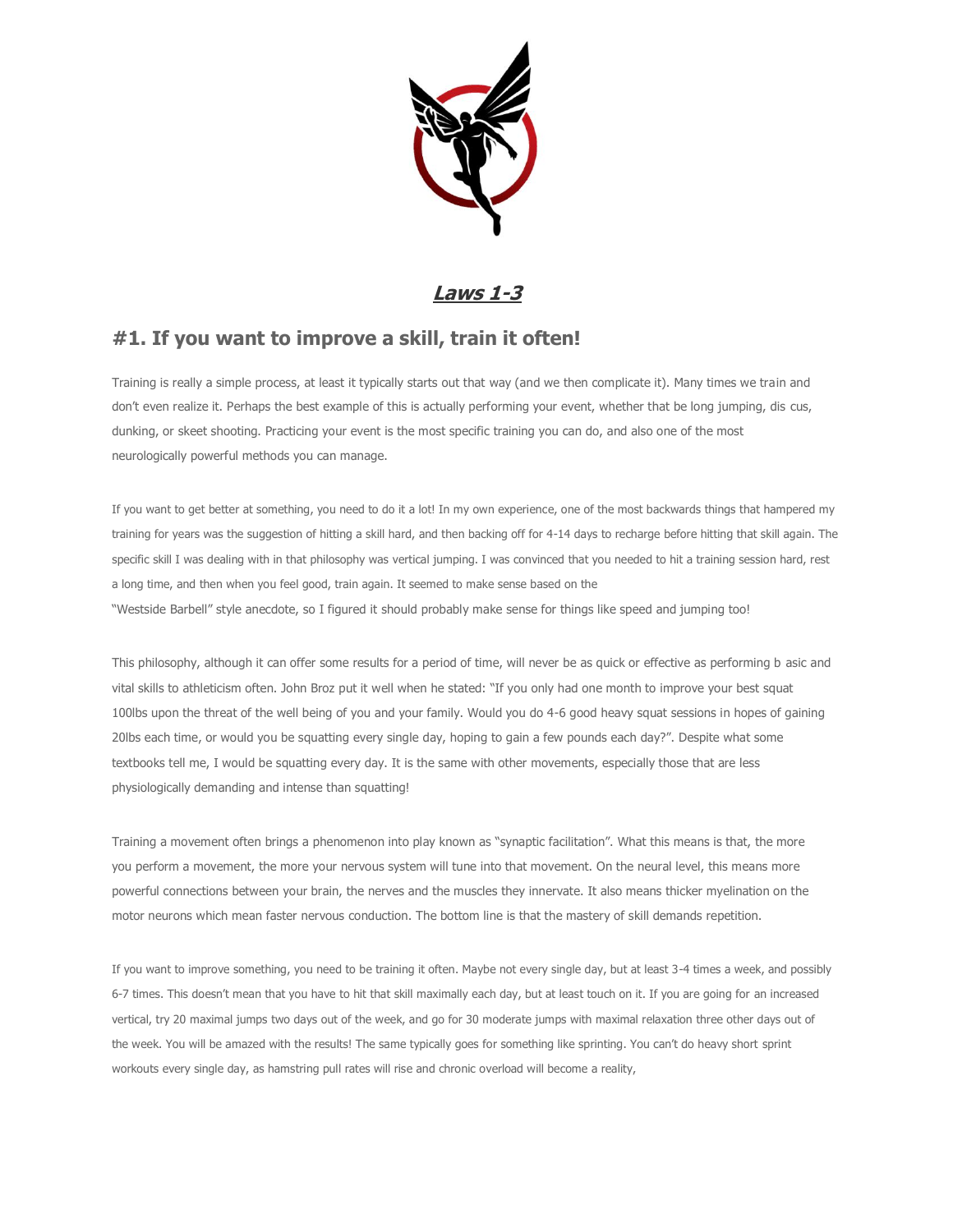but you can sprint hard every other day, and then fill in the gaps with relaxed sprint based work. This same principle goes for every power based skill out there. If you want to get better at something, do it often!

#### **#2. Always leave something in the tank!**

This principle is based on what some people know as "training drop-offs". A training drop-off is a percentage of how much your performance degrades over the course of a training session. For example, if I can bench 300lbs max, and lift during a session to the point where I can only manage 270lbs (due to the fatigue of the workout), I have "dropped off" by 10% during my workout. If I can perform a standing vertical jump of 30" and by the end of a workout, can only go 29",then I dropped off around 3% on that workout.

Some sources in the past have advocated dropping off between 4-10% per session and then resting by 3 to 7 days after each workout before repeating that movement. Based on the principle of synaptic facilitation alone, this is probably not a good idea for the average trainee. Science has also shown that the more spread out the workload, the better the results will be. Squatting one set of five each day of the week will provide better results than squatting a 5x5 workout on Monday and then waiting another week to squat again. Likewise, performing a set up 5 pull-ups a few times a day will work much better than cranking out 3x10 two times per week.

For each individual session, you will do a lot better to keep your drop-offs at a minimal level and work out more frequently. You should attempt to walk out of the weight room or the track feeling invigorated, and not like you just got hit by a truck! The key to long term success is consistent training where you manage fatigue properly. Getting a lot of good, quality reps in over the course of time will help to ensure success.

#### **#3. Keep your total reps low and don't let your power drop!**

In order to fulfill the second law, an athlete needs to keep a couple of things in mind in his or her training. The first is to keep the total sets and reps low. By low, I mean under 10 reps for each exercise. In the past, I have advocated 20x1 for some lifts, such as the Olympic lifts. As I progressed with this type of training, I started to realize that the first 10-15 reps of this type of work was really just to "punch the clock" on that lift, and try to get in the groove of it a bit better. Many times, I would start around 20 reps of that lift, and then work down to 15 and 10 lifts as the weeks went on. The weeks where I was only doing 10 reps, I was able to put in a lot more energy into my dynamic work such as sprinting and jumping. This is the key: Do only the work in the weight room that is necessary, and then save energy for your work out on the track, the basketball court, or whatever else it is you are trying to improve.

I will say that if size is your goal, you will need to do more than 10 reps per lift; probably a lot more. Sticking for good quality reps spread out through the week in volumes of less than 10 per day will be great for getting the most out of your nervous system without picking up significant mass gain (good for athletes concerned primarily with speed, agility and leaping ability, as well as weight class based athletes). If you are looking to pick up size gains, you will want to go for a heavier moderate to high re p set every now and then, or go for a bunch of lower rep, moderate intensity efforts with short rest. 8x3 with 80% of your 1RM with 60"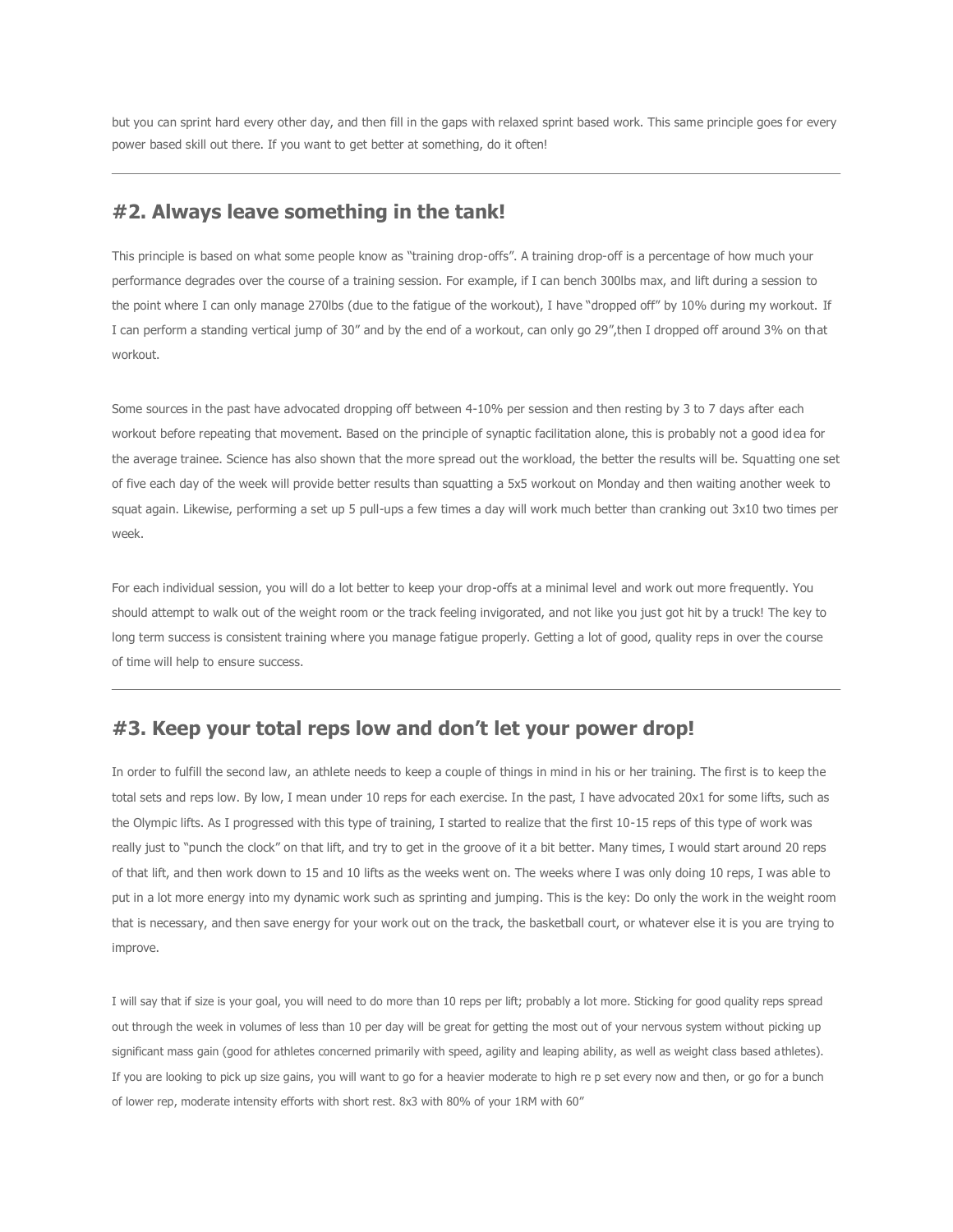rest is a nice, athletic way to facilitate some fast twitch hypertrophy, but you will find it may hamper your dynamic sport practice a bit compared to something along the lines of 3x3.

When you get to your dynamic work, such as sprinting or jumping, always remember: Don't let the power drop! If you let yourself run or jump until you reach a drop-off greater than a couple of percentage points, you are going to be feeling the consequences of it over the next few days of training. Your body remembers your state at the end of workouts, and takes that state into the next workout. If you leave a workout fatigued and slow, you will enter the next one fatigued and slow. Of course, you could remedy this by taking 3 days to a week off of any sort of heavy or intense training, but that is 3-7 days that you missed out on opportunities to achieve better neurosynaptic facilitation in your skill of choice.



# **#4. Strength training is critical, but it is also critical not to obsess over it**

Strength training is a wonderful tool in athletic enhancement. It is a lifeblood of athletes in collision based sports, and is an essential tool in injury prevention. It also bridges a vital gap in helping the average athlete reach greater levels of force production. Although strength training is huge in terms of becoming a better athlete, it can also be counterproductive if it takes over your training regimen, and you compromise your actual sporting skill practice.

Because of the nature of training nowadays, strength training is usually the first thing that any athlete is confronted with. You don't squat enough! Get your squat up to 1.5x or 2.0x bodyweight before you start worrying too much about anything else is a common war cry of a modern coach or trainer.

Now I'll be the first one to say that awesome athletes will typically carry with them big squats and deadlifts, but the truth is that the majority of those athletes didn't reach those lifts by obsessing over them and putting those lifts as the number one priority in their training. Give me an explosive athlete who doesn't have a lot of experience squatting, and I'll drive his squat up simply by teaching him the right squat form and having him do depth jumps. Anything explosive will help a developing athlete drive their lifts up. There is a harmony between explosive training and weight room numbers.

What is more important than things such as lifting heavy is lifting right. As an athlete you will want both power and mobility at the hip joint. To do this, performing lift variations such as goblet squats, overhead squats and wall squats will help an athlete to maximize the lift. After this is accomplished, put lifting in place as a supplement to a good power program and watch lift numbers AND dynamic performance rise. This method will also maximize the longetivity of any athlete.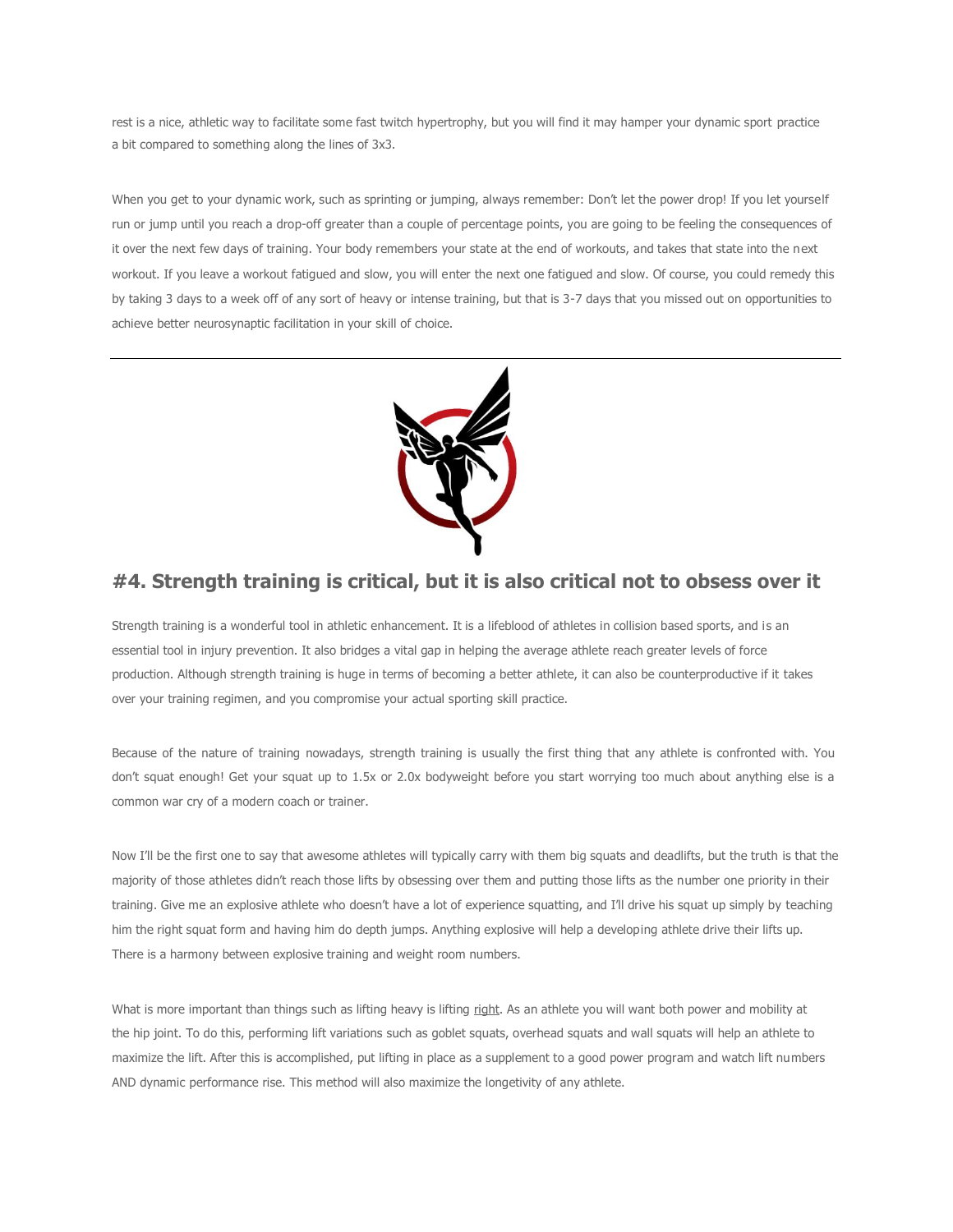If there is one hard and fast rule when it comes to lifting and improving qualities such as speed or vertical it is this: steady gains made over time by coaxing up the quality, speed and strength of your 70-80% efforts are far better than gains made by hammering your 90-100% effort lifting in a short period of time. Be patient with strength and in the long haul, you will win!

#### **#5. Train in shorter/smaller blocks**

Modern coaching is moving farther and farther away from what we know as "linear periodization". Linear periodization is the concept of starting the year out with low intensity work, typically done in longer blocks and then whittling down to more high intensity work over the course of the year.

The honest truth is that most athletes spend too long building a "base" that won't even be present in their athletic condition later on during the competitive season. Athletes need to spend only as long in the GPP ("base building") as is completely necessary. This means that, for some athletes, after a period of active recovery, only perhaps a month of training should be spent focusing on the

"general" aspects of training. The problem is that most coaches don't know how to manage fatigue well once the athlete gets i nto a mode of specific work. (Sometimes with coaches who don't know how to manage fatigue well during specific phases, a longer GPP can actually be a good thing.) They tend to make their training blocks too long (or don't have them at all), and this just leads the athlete into a downward spiral of chronic overloading syndrome.

The remedy to this is: After a shortened period of GPP, Special Physical Preparation (specific speed/power training that is similar to the competitive exercise) should be implemented. This training needs to be carefully monitored, however, and it should be performed in blocks no longer than 3 weeks long, and on average, 2 weeks. After each 2-3 week block, a week of backing off should be present. During the "back off" weeks, either the intensity or volume of training may be reduced, and possibly both in some cases.

Short blocks have been proven superior to long blocks when it comes to training speed/power athletes. It is also beneficial to use shorter blocks as you can alternate the training emphasis more often. Switching back and forth between two week long strength and speed oriented blocks can be a powerful stimulus and a plateau breaker for even the most experienced athletes!

### **#6. Put more money in the training bank than you withdraw**

Training can be related to "putting money in the bank". You can think of your "balance" in the bank as your physical state of preparedness, i.e., how good of competition shape you are in. Athletes with higher balances are going to be in a lot better s hape to set personal bests than athletes with "low" balances. Things that put money in your training bank are controlled maximal efforts (in dynamic activity) and submaximal strength training efforts that increase in volume and intensity over time (in dynamic activity and strength training). Things that take money away from your training bank are competition efforts and PR training efforts.

Any time an athlete "peaks" and sets a serious competition PR, or strings a couple of decent PR's back to back in the same ev ent or movement, you can absolutely expect a decline in performance ability for the next couple of weeks. It is just going to happen; I have seen it countless times. It is for this reason that you need to keep a gauge of your withdrawals vs. your deposits in the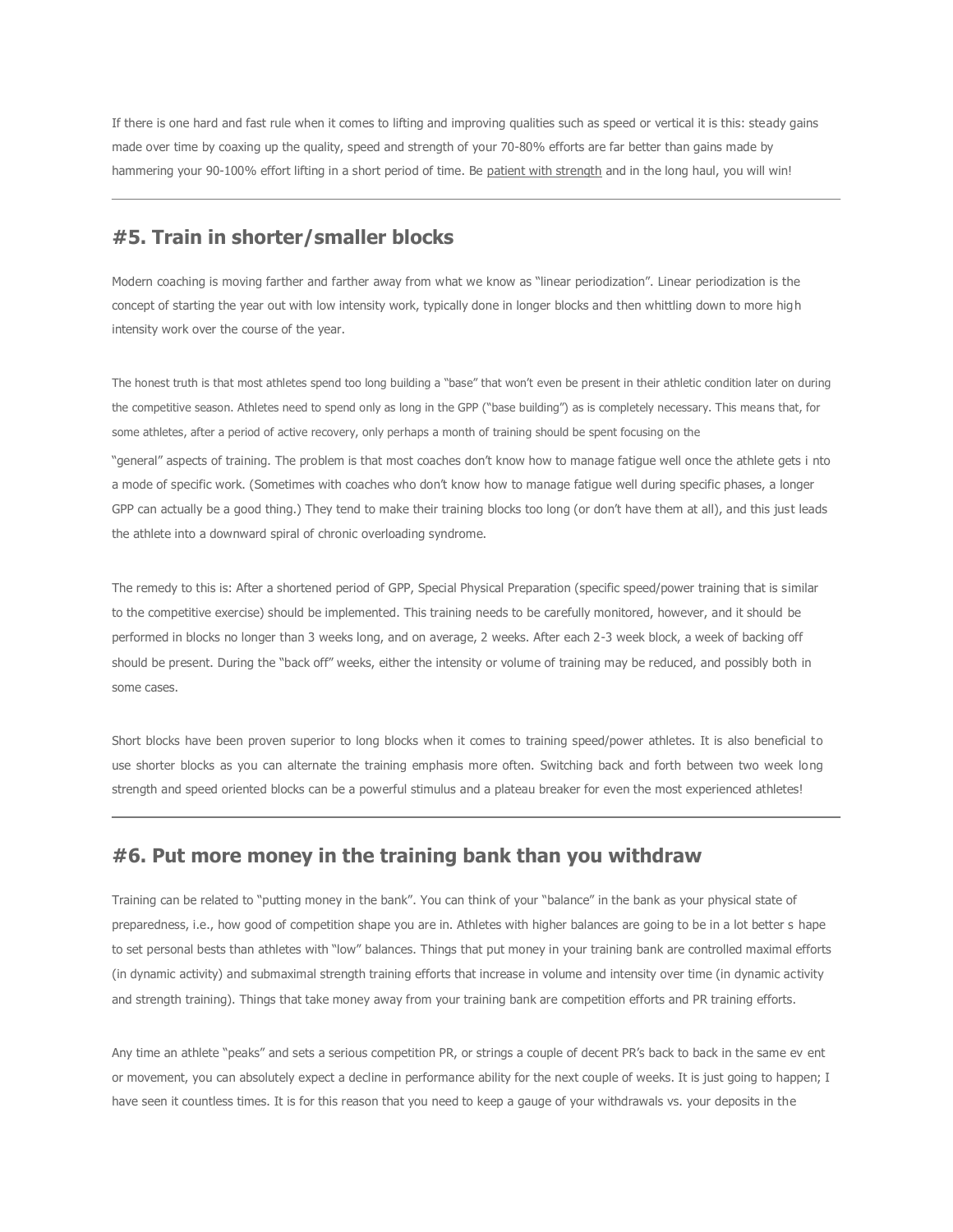#### training world.

The following I would consider to be "training deposits" for speed/power athletes:

- Relaxed/Controlled practice efforts in dynamic activity (sprinting/jumping/multi throws) up to 97% effort.
- 100% dynamic activity efforts in practice performed before a drop-off in power occurs; also performed in a reasonable volume that is consistent with prior training loads.
- Strength training in a relaxed (no banging head into wall or death metal music) state, under 90 -95% of your training 1RM.
- General/Bodyweight strength training/elastic work performed in reasonable volumes

The following are things that I would consider withdrawals:

- Personal best efforts in competition
- Repetitive personal best efforts in a practice environment (dynamic, sprints and jumping)
- Strength training over 95% in practice
- Strength training to failure (reps) in practice

To reach the highest levels of performance, withdrawals do have to be made from time to time, but they must always be followed up with a period of deposits. What does your training and competing tend to look more like? If you are making withdrawals week after week and are wondering why your progress has stagnated, start making a few more deposits into your training!



# **#7. Don't press; relax!**

In sport, relaxation is absolutely a key principle. The best athletes in the world are able to achieve their feats by turning on the proper muscles at the proper time, and are able to virtually turn off every un-needed muscle in the movement. Turning on the wrong or extra muscles to complete a movement will cause inefficiency, loss of performance, and increased risk of injury. It is also more draining to your Central Nervous System to be constantly bringing more muscle fibers into the mix than necessary. For this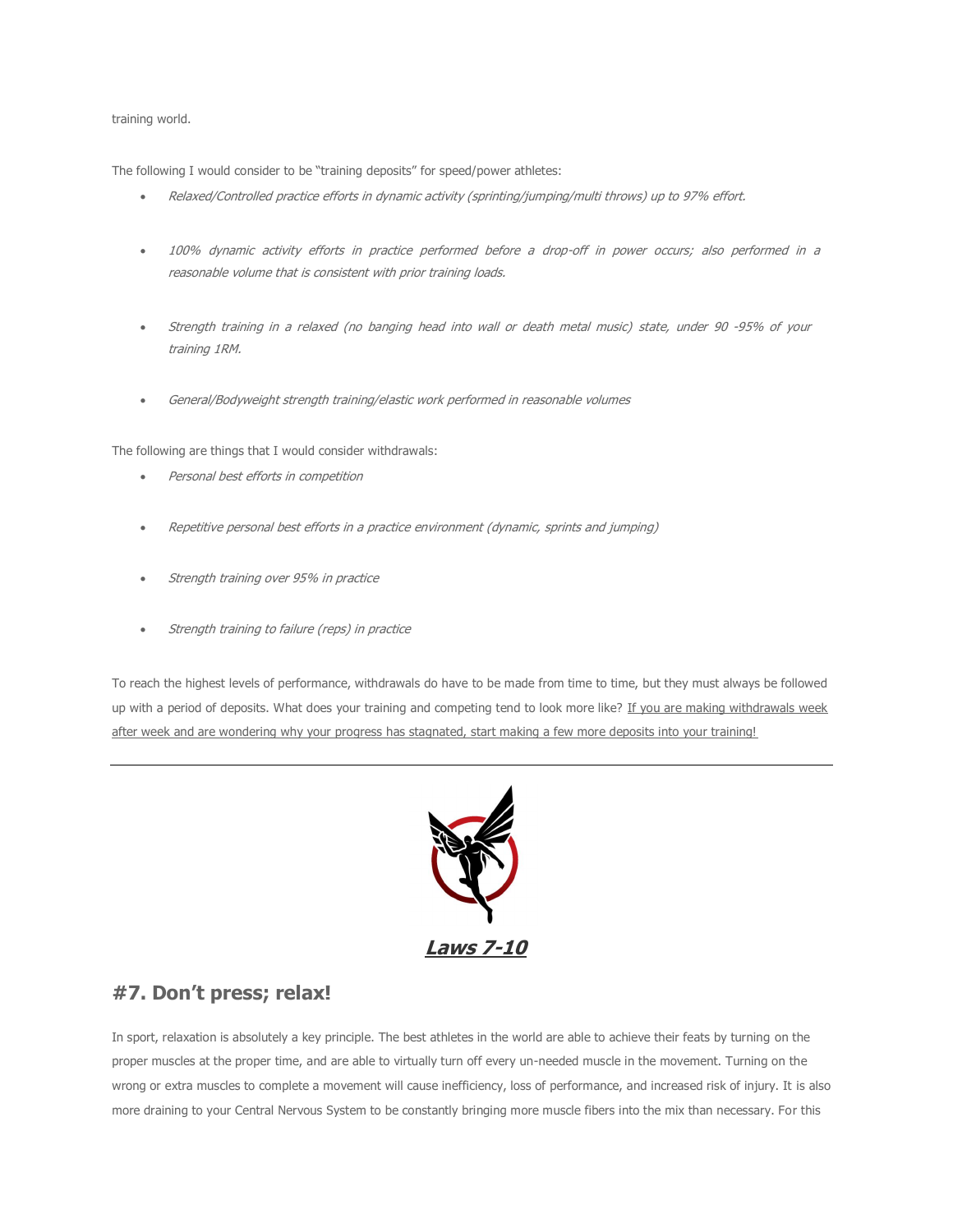reason, relaxation should be woven into every activity in your training arsenal.

If you are a coach, you see it all the time; athletes who are not performing to the level they wish, so they try and force the issue. This is usually a very observable occurrence with some of the following symptoms: Tightened/raised shoulders, strained neck muscles, strained facial expressions, excessive arm movements, loud ground contacts, etc. Unfortunately, none of these efforts on the athlete's part will help them in reaching their highest potential.

What tends to happen in the training of many athletes is the negative cycle that follows: The athlete will train too hard and too often, and then becoming tight and rigid in their technique. To "remedy" this, they will start trying to press and push their way past the athletic valley that they are in, only to create more problems down the road, which will typically include injury. As an athlete, you need to make sure that being in a relaxed state is a trademark of your training sessions. If you feel a bit rigid or overtrained, take a break or work on an easier facet of your training that won't compromise a relaxed movement.

A great example with this is that of short approach jumping in the horizontal jumps of track and field. Many times, coaches won't let their athletes know how far they jump on the short approach jumps so that they don't think of "how far". Rather, the aim is f or the athletes to think: "how relaxed" and "how technically precise". This will lead to better results down the road.

# **#8. Pick the exercises which will yield the greatest result and don't jump around so much**

When it comes to high performance in athletics, you need to select a small amount of lifts to focus on, maybe 2-3 at the most when you are getting ready for big competitions. You can perform a lot more in the early months of training. For the majority of athletes, the exercises which form the backbone of the strength program are the Power lifts and Olympic lifts. The squat and deadlift are going to be the #1 lifts to emphasize in a program (different authors will argue for each lift, but I think they are equally important for most athletes, and it depends on your sport/event which you should emphasize more). Step-ups on a bench are up there with the power lifts if you are a jumper, especially in track and field. The Olympic lifts are great for both camps, but their use is more one of learning and maintaining explosive hip extension. Learning how to squat correctly comes before learning how to clean correctly in any scenario.

It is important to pick the lifts that will benefit you the most in your particular activity and then don't really deviate fr om those lifts throughout the season. You can start out with more lifts, but as you move towards big competitions, you will want to drop those lifts that are less specific to what you are trying to do. You will want to change the sets, reps, and intensity, as well as switching variations of the lifts from time to time, but the problem with too many programs is that they don't stick with the lifts that are going to provide the biggest benefits to the athlete.

Pick the lifts that will give you the biggest boost for your sport and stick with them. Perhaps the most common example of deviating from a lift is athletes deviating from the full back squat. The full back squat is a staple of athletic strength. Many athletes will hit sticking points in this lift however and run away from it to other lifts in hopes that they will come back and find their squat improved. Does it?.... the answer is a resounding no.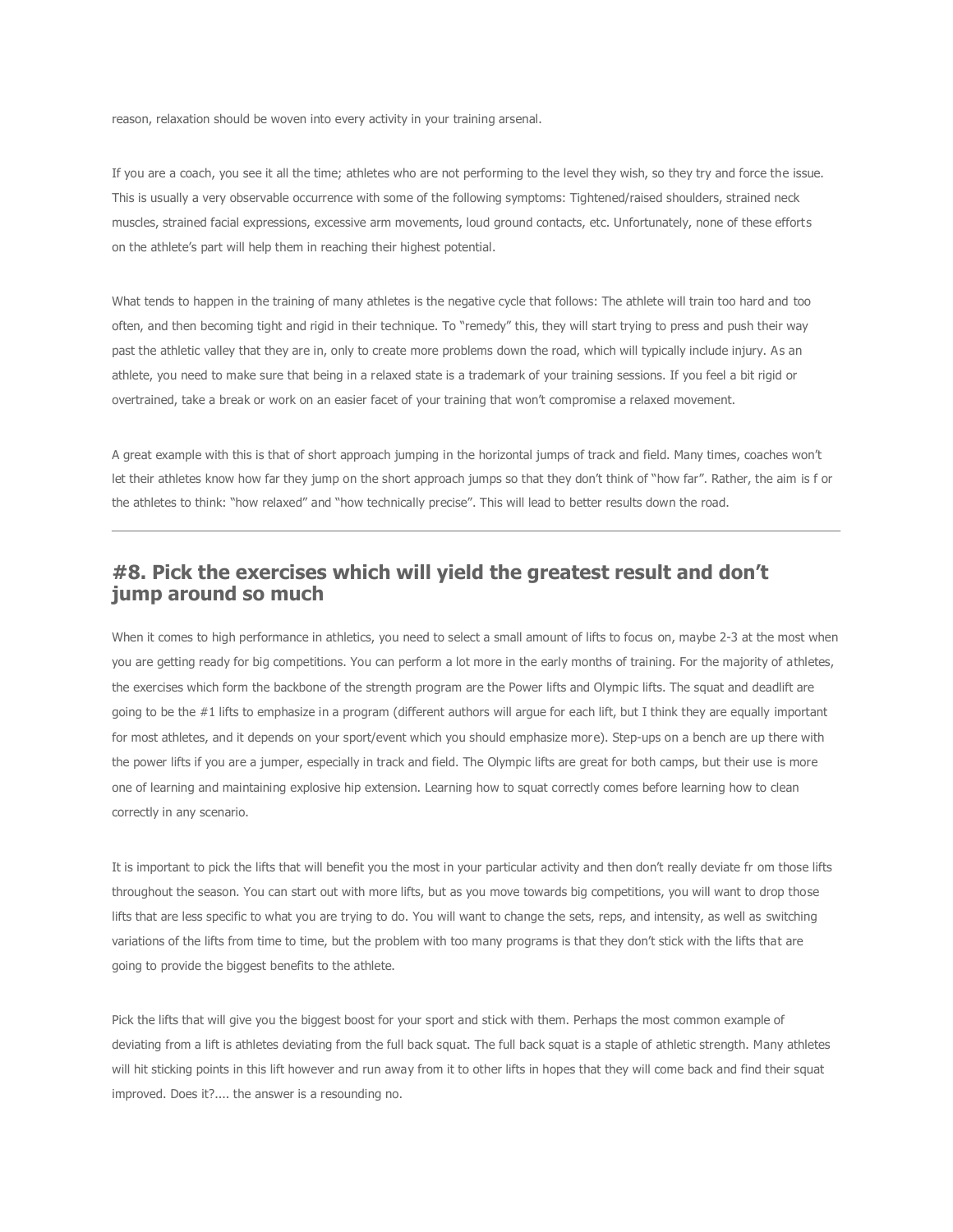If you "burn out" practicing a lift, it is probably because you spent too much time "withdrawing" from the lift rather than depositing in it. Switching around all the time isn't going to help a whole lot. Find the big lifts you need and stick with them. The following are a lifts that I consider important for various sports:

Track and field jumpers: Squat, Barbell Step-up and Snatch Track and field sprinters: Hip thrust, Deficit Deadlift, and Clean Trick dunkers (two feet): Squat, Deadlift, Pullups Trick dunkers (one foot): Same as track and field jumpers

Team sports: It is going to depend on a few things here. Typically you are not going to go wrong with: Squat, Bench or Overhead Press, Pullups, Deadlift and Clean.

# **#9. There are some things you should be doing every day**

Some wise trainers have mentioned that, if something is important, you will want to do it every day. Dan John is the prominent figure in this training statement. Each day, an athlete should work on two main things: 1. Movements for general well being and movement efficiency and, 2. Movements pertaining to their specific sport.

#1, the movements related to general well being don't have to be cycled from day to day in terms of their intensity as they are oftentimes general strength related movements and easy on the central nervous system. For almost every athlete, the things I would recommend doing every day would be:

Static core strength: Planks and plank variations.

Hip strength and mobility: Quadruped hip strength and hurdle type mobility movements Hip flexor flexibility: To optimize gluteal strength and mobility Light squatting movements through full range: Overhead or goblet squats work well here. Light elastic work: Jump rope, line hops, cone hops, anything that works the ankle joint elastically. Feet strengthening: Some sort of barefoot work or calf raise. We typically cool down with a barefoot jog.

It can be useful to make yourself a checklist of these things for each workout so that you don't forget!

#2, This was touched on in the first law of this Report

#### **Law #10. Fine tune your athletic machine**

As an athlete, you need to take care of yourself. Every athlete should have their own set of "therapy tools". These tools include a foam or PVC roller, a softball, and a lacrosse ball. In order to keep the athletic body tuned up, some sort of daily soft-tissue work should be done. Oftentimes, stretching is not enough to optimize athletic mobility (and you do need to be mobile to be a great athlete and stay healthy). Soft tissue work with various tools readily available to athletes will easily allow anyone to reduce their